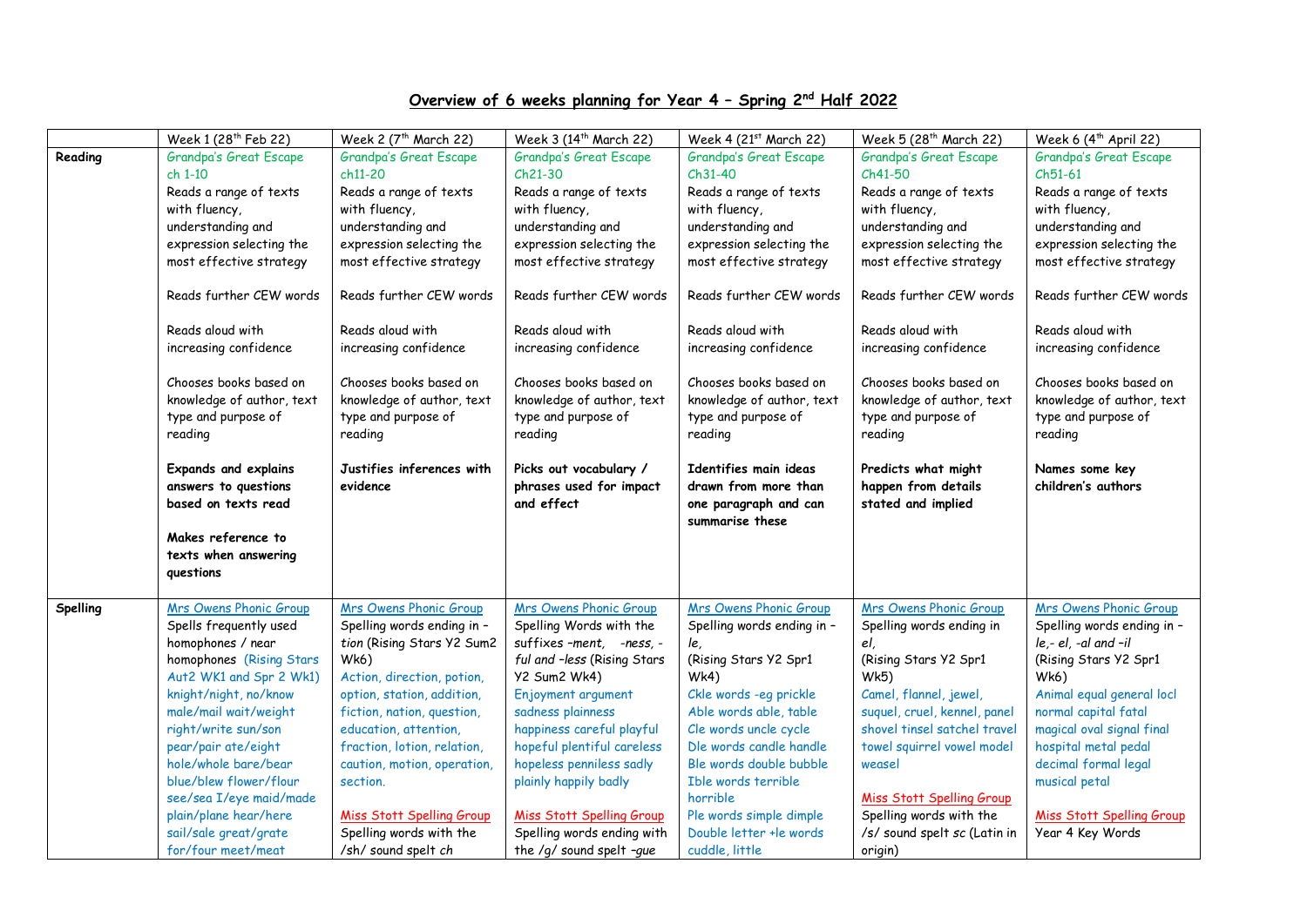|         | hair/hare                        | (mostly French in origin    | and the /k/ sound spelt - |                              | Science, scene, discipline,    |                              |
|---------|----------------------------------|-----------------------------|---------------------------|------------------------------|--------------------------------|------------------------------|
|         | <b>Miss Stott Spelling Group</b> | Chef, brochure, chalet,     | que (French in origin)    | Miss Stott Spelling Group    | fascinate, crescent,           |                              |
|         | Spelling words with the          | machine, brochure,          | -gue league, tongue,      | Spelling words ending with   | ascent, scenery, scent,        |                              |
|         | /k/ sound spelt ch (Greek        | chalet, moustache,          | fatigue, catalogue,       | the /g/ sound spelt the      | muscle, scientist, scissors    |                              |
|         | in origin)                       | chandelier, chiffon,        | meringue, dialogue,       | /k/ sound spelt -que         |                                |                              |
|         | Scheme, chorus, chemist,         | chaperone, parachute,       | intrigue, league, plague, | (French in origin            |                                |                              |
|         | echo, character, ache,           | chateau, quiche,            | rogue, tongue, vague,     | -que antique, unique,        |                                |                              |
|         | anchor, Christmas,               | parachute, crochet.         | vogue                     | boutique, cheque,            |                                |                              |
|         | school, choir, chaos,            |                             |                           | grotesque, mosque,           |                                |                              |
|         | chemist. mechanic.               |                             |                           | opaque, plaque,              |                                |                              |
|         | monarch, orchestra,              |                             |                           | picturesque, technique       |                                |                              |
|         | scheme, stomach,                 |                             |                           |                              |                                |                              |
|         | technology.                      |                             |                           |                              |                                |                              |
| Writing | Writes with a legible and        | Writes with a legible and   | Writes with a legible and | Writes with a legible and    | Writes with a legible and      | Writes with a legible and    |
|         | consistent handwriting           | consistent handwriting      | consistent handwriting    | consistent handwriting       | consistent handwriting         | consistent handwriting       |
|         | style                            | style                       | style                     | style                        | style                          | style                        |
|         | <b>Grandpa's Great Escape</b>    | Grandpa's Great Escape      | Grandpa's Great Escape    | Grandpa's Great Escape       | <b>Linked to Science</b>       | Linked to DT -               |
|         | Newspaper Report -               | Missing Poster for          | Diary Entry - Worst       | Narrative - The Great        | <b>Explanation - The Water</b> | <b>Instructions - How to</b> |
|         | Grandpa on the roof of           | <b>Missing Grandpa</b>      | <b>School Trip Ever</b>   | escape - a story saving      | Cycle                          | make a kite.                 |
|         | the Church                       | (character description)     |                           | <b>Grandpa from Twilight</b> |                                |                              |
|         |                                  |                             |                           | <b>Towers</b>                |                                | Writes with grammatical      |
|         | Creates settings,                | Creates settings,           | Creates settings,         |                              | Uses noun phrases              | accuracy                     |
|         | characters and plot in           | characters and plot in      | characters and plot in    | Creates settings,            | expanded by the addition       |                              |
|         | narratives                       | narratives                  | narratives                | characters and plot in       | of modifying adjectives,       | Uses vocabulary which is     |
|         |                                  |                             |                           | narratives                   | nouns and prepositional        | appropriate to task,         |
|         | Uses vocabulary which is         | Uses vocabulary which is    | Uses noun phrases         |                              | phrases                        | audience and purpose         |
|         | appropriate to task,             | appropriate to task,        | expanded by the addition  | Uses noun phrases            |                                |                              |
|         | audience and purpose.            | audience and purpose        | of modifying adjectives,  | expanded by the addition     | Writes with grammatical        | Proof reads for spelling,    |
|         |                                  |                             | nouns and prepositional   | of modifying adjectives,     | accuracy                       | grammar and punctuation      |
|         | Uses noun phrases                | Proof reads for spelling,   | phrases                   | nouns and prepositional      |                                | errors and self-corrects     |
|         | expanded by the addition         | grammar and punctuation     |                           | phrases                      | Uses vocabulary which is       | as the writing develops      |
|         | of modifying adjectives,         | errors and self-corrects    | Writes with grammatical   |                              | appropriate to task,           |                              |
|         | nouns and prepositional          | as the writing develops     | accuracy                  | Writes with grammatical      | audience and purpose           | Writes non-narratives        |
|         | phrases                          |                             |                           | accuracy                     |                                | using appropriate            |
|         |                                  | Uses appropriate choice of  | Uses vocabulary which is  |                              | Proof reads for spelling,      | organisational devices       |
|         | Uses commas to                   | pronoun/noun within and     | appropriate to task,      | Uses vocabulary which is     | grammar and punctuation        |                              |
|         | demarcate fronted                | across sentences to aid     | audience and purpose      | appropriate to task,         | errors and self-corrects       |                              |
|         | adverbials                       | cohesion                    |                           | audience and purpose         | as the writing develops        |                              |
|         |                                  |                             | Proof reads for spelling, |                              |                                |                              |
|         |                                  | Plans effectively for a     | grammar and punctuation   | Becomes increasingly         | <b>Writes non-narratives</b>   |                              |
|         |                                  | range of writing            | errors and self-corrects  | aware of subordinate         | using appropriate              |                              |
|         |                                  |                             | as the writing develops   | clauses and experiments      | organisational devices         |                              |
|         |                                  | <b>Becomes increasingly</b> |                           | with their position in       |                                |                              |
|         |                                  | aware of subordinate        | Identifies parts of       | sentences                    |                                |                              |
|         |                                  | clauses and experiments     | speech (now including     |                              |                                |                              |
|         |                                  | with their position in      | possessive pronouns and   | Proof reads for spelling,    |                                |                              |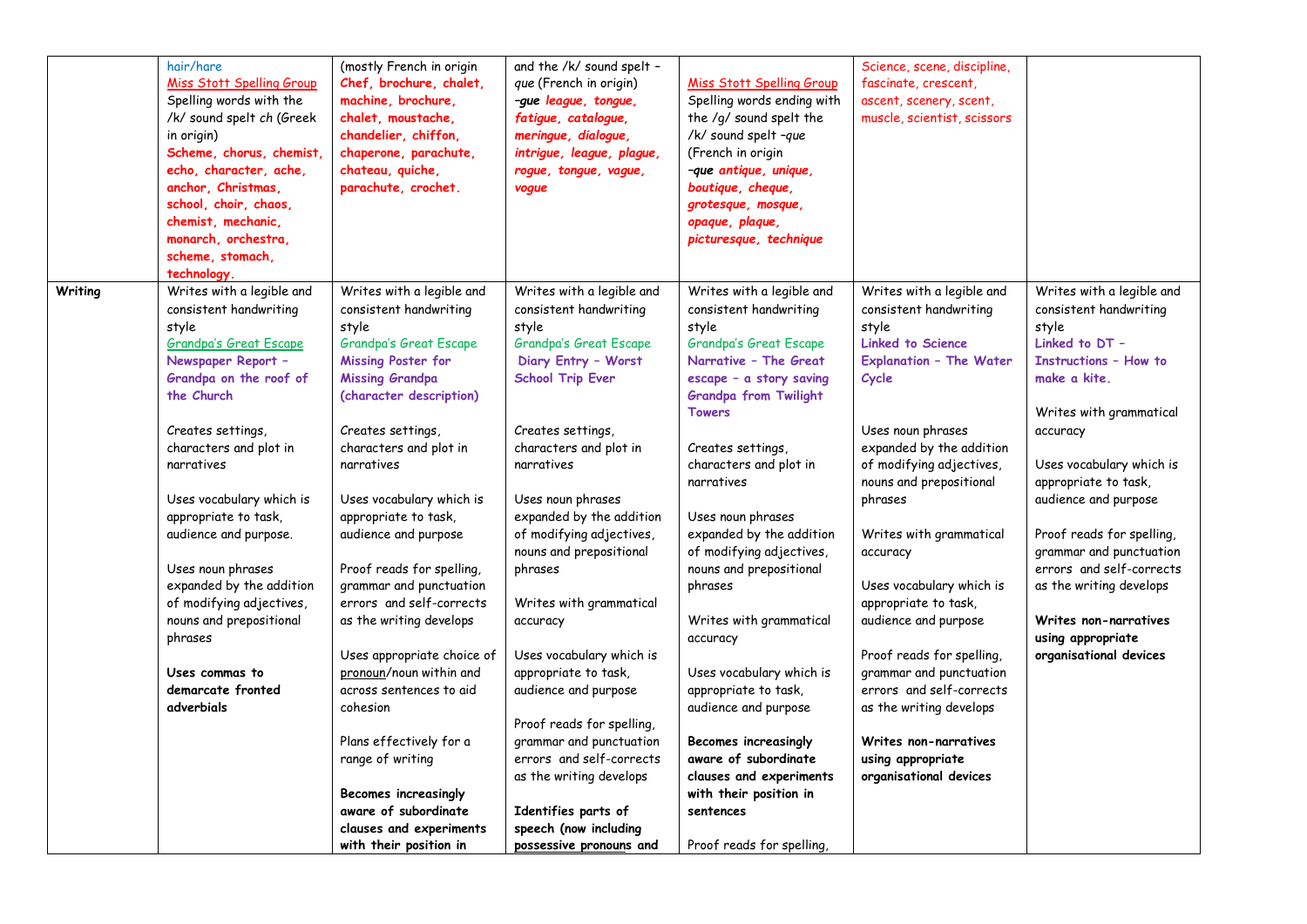|                                                                |                                                                                                                                                                                                                         | sentences                                                                                                                                                                                                                                                                                                                                                                                              | determiners)                                                                                                                                                                                                                                                                                                                                                                                                                                                       | grammar and punctuation                                                                                                                                                                                                                                                                                 |                                                                                                                                                                                                                                                                                                                                                                               |                                                                                                                                                                                                                                                                                                                                                                                 |
|----------------------------------------------------------------|-------------------------------------------------------------------------------------------------------------------------------------------------------------------------------------------------------------------------|--------------------------------------------------------------------------------------------------------------------------------------------------------------------------------------------------------------------------------------------------------------------------------------------------------------------------------------------------------------------------------------------------------|--------------------------------------------------------------------------------------------------------------------------------------------------------------------------------------------------------------------------------------------------------------------------------------------------------------------------------------------------------------------------------------------------------------------------------------------------------------------|---------------------------------------------------------------------------------------------------------------------------------------------------------------------------------------------------------------------------------------------------------------------------------------------------------|-------------------------------------------------------------------------------------------------------------------------------------------------------------------------------------------------------------------------------------------------------------------------------------------------------------------------------------------------------------------------------|---------------------------------------------------------------------------------------------------------------------------------------------------------------------------------------------------------------------------------------------------------------------------------------------------------------------------------------------------------------------------------|
|                                                                |                                                                                                                                                                                                                         |                                                                                                                                                                                                                                                                                                                                                                                                        |                                                                                                                                                                                                                                                                                                                                                                                                                                                                    | errors and self-corrects                                                                                                                                                                                                                                                                                |                                                                                                                                                                                                                                                                                                                                                                               |                                                                                                                                                                                                                                                                                                                                                                                 |
|                                                                |                                                                                                                                                                                                                         |                                                                                                                                                                                                                                                                                                                                                                                                        |                                                                                                                                                                                                                                                                                                                                                                                                                                                                    | as the writing develops                                                                                                                                                                                                                                                                                 |                                                                                                                                                                                                                                                                                                                                                                               |                                                                                                                                                                                                                                                                                                                                                                                 |
| Maths                                                          | Measures - Area and<br>Perimeter<br>Measure and calculate the<br>perimeter of a rectangle<br>(including squares) in cms<br>Find the area of simple<br>rectangular shapes by<br>counting squares<br>Timestables- 3xtable | Measure- Money and<br>Time<br>Begin to estimate,<br>compare and calculate<br>different measures.<br>including money in pounds<br>and pence<br>Tell and write the time<br>from an analogue or digital<br>clock and 12 and 24hr<br>clocks<br>Begin to solve problems<br>involving converting from<br>hours to minutes; minutes<br>to seconds ; years to<br>months; weeks to days<br>Timestables- 6xtable | Geometry- Properties of<br>Shape<br>Compare and classify<br>geometric shapes including<br>triangles based on their<br>properties and sizes (<br>classify triangles into<br>equilateral, isosceles and<br>scalene)<br>Identify acute and obtuse<br>angles<br>Identify lines of symmetry<br>in 2D shapes and in a<br>variety of diagrams<br>Begin to complete a simple<br>symmetric figure with<br>respect to a specific line<br>of symmetry<br>Timestables- 7xtable | <b>Geometry- Position and</b><br><b>Direction</b><br>Identify and plot co-<br>ordinates on a 2D grid as<br>co-ordinates in the first<br>quadrant<br>Begin to describe<br>movements between<br>positions as translations of<br>a given unit to the<br>left/right and up and down<br>Timestables- 8xtable | <b>Statistics</b><br>Interpret and present<br>discreet and continuous<br>data using appropriate<br>graphical methods<br>including bar charts -<br>using a greater range of<br>scales<br>Solve comparison and<br>begin to solve sum and<br>difference problems using<br>information presented in<br>bar charts, pictograms,<br>tables and other graphs<br>Timestables- 9xtable | <b>Statistics</b><br>iInterpret and present<br>discreet and continuous<br>data using appropriate<br>graphical methods<br>including bar charts -<br>using a greater range of<br>scales<br>Solve comparison and<br>begin to solve sum and<br>difference problems using<br>information presented in<br>bar charts, pictograms,<br>tables and other graphs<br>Timestables- 12xtable |
| <b>PHSE</b>                                                    | <b>Citizenship</b><br>Local Councillors                                                                                                                                                                                 | Economic Well Being<br>Spending Choices                                                                                                                                                                                                                                                                                                                                                                | Economic Well Being<br>Keeping Track of Money                                                                                                                                                                                                                                                                                                                                                                                                                      | Economic Well Being<br>Looking After Money                                                                                                                                                                                                                                                              | Economic Well Being<br>Influences over career<br>choices                                                                                                                                                                                                                                                                                                                      | Economic Well Being<br>Influences over career<br>choices                                                                                                                                                                                                                                                                                                                        |
| Geography<br>Water                                             | <b>KWL Grid</b><br>Changes in State                                                                                                                                                                                     | Water and the Water<br>Cycle                                                                                                                                                                                                                                                                                                                                                                           | How are clouds, rain and<br>snow formed?<br>Different types of clouds                                                                                                                                                                                                                                                                                                                                                                                              | What is the journey of a<br>river, from the source to<br>the sea?                                                                                                                                                                                                                                       | Investigating famous<br>rivers from around the<br>world.                                                                                                                                                                                                                                                                                                                      | How can we look after<br>rivers and seas? Flooding,<br>water pollution and<br>preservation                                                                                                                                                                                                                                                                                      |
| <b>Science</b><br>States of<br>Matter -<br>Changes in<br>State | KWL Grid.<br>Solid, Liquid or Gas?                                                                                                                                                                                      | <b>Investigating Gases?</b>                                                                                                                                                                                                                                                                                                                                                                            | What happens when we<br>heat and cool things?                                                                                                                                                                                                                                                                                                                                                                                                                      | Wonderful Water - The<br>Water Cycle                                                                                                                                                                                                                                                                    | Science Investigation<br>Evaporation                                                                                                                                                                                                                                                                                                                                          | How changes in state link<br>to the water cycle?                                                                                                                                                                                                                                                                                                                                |
| <b>RE</b><br>Why is Lent<br>such an<br>important               | What do Christians<br>believe about Jesus<br>Why did Jesus teach using<br>parables?                                                                                                                                     | What do Christians<br>believe about Jesus<br>What do the miracle<br>stories teach Christians                                                                                                                                                                                                                                                                                                           | Why is Lent such an<br>important period for<br>Christians?                                                                                                                                                                                                                                                                                                                                                                                                         | Why is Lent such an<br>important period for<br>Christians?                                                                                                                                                                                                                                              | Why is Lent such an<br>important period for<br><b>Christians?</b>                                                                                                                                                                                                                                                                                                             | Why is Lent such an<br>important period for<br><b>Christians?</b>                                                                                                                                                                                                                                                                                                               |